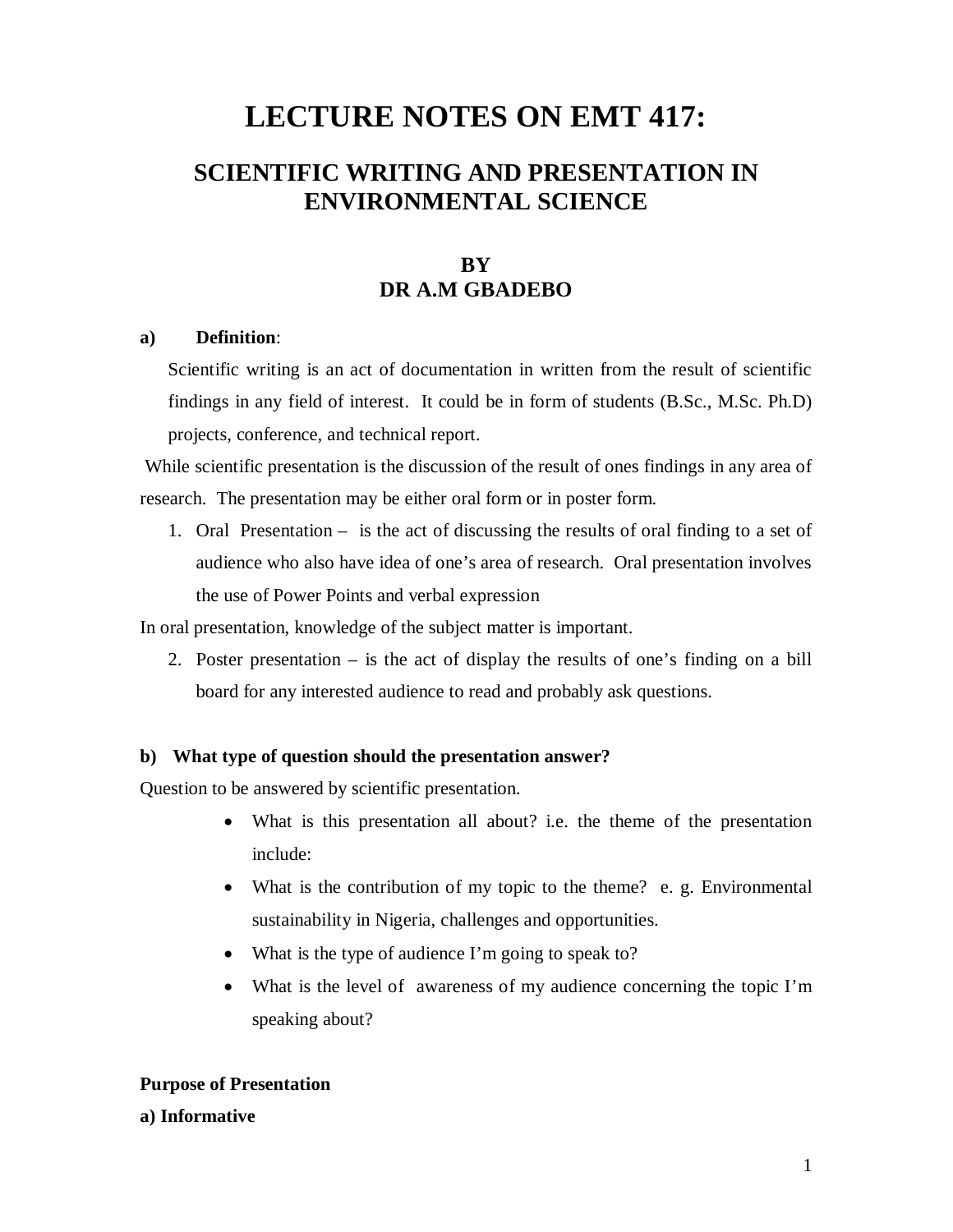1. The presentation must be informative. It has to be brief and to the point. Facts should be presented, avoiding complicated information.

Presentation of information should be by the use of the followings viz:-

Present the information using either;

- i. logical
- ii. temporal
- iii. geographical
- iv. cause and effect structure
- 2. Instructional The presentation must make a contribution to the knowledge of the audience.
- 3. Arousing The presentation should make people think about a problem and solution. (subject matter). Arousing presentation uses vivid language and visuals. It is often emotional and manipulative.
- 4. Persuasive A persuasive presentation attempts to convince the audience to accept your proposal or make a controversy.

#### **Types of Presentation:**

- Structured presentation
- Impromptu presentation
- Power points presentation.

It is necessary to note that the slide in Power point is not necessarily for the presenter but for the audience.

Tips for power point presentation

- Master the topic very well.
- The title should be as short as possible.
- It should be catching and exciting to the audience.
- The font size for the title should not be less than 20.
- The colour should be mixed correctly

1) **Slide 1** should contain Title of work done, Matric No, Department, name and name of school for the student while it must contains the names and place of work for the lecturer.

– Pictures can be used to illustrate points.

#### 2) **Introduction - slide 3**

- The slide must not be crowded.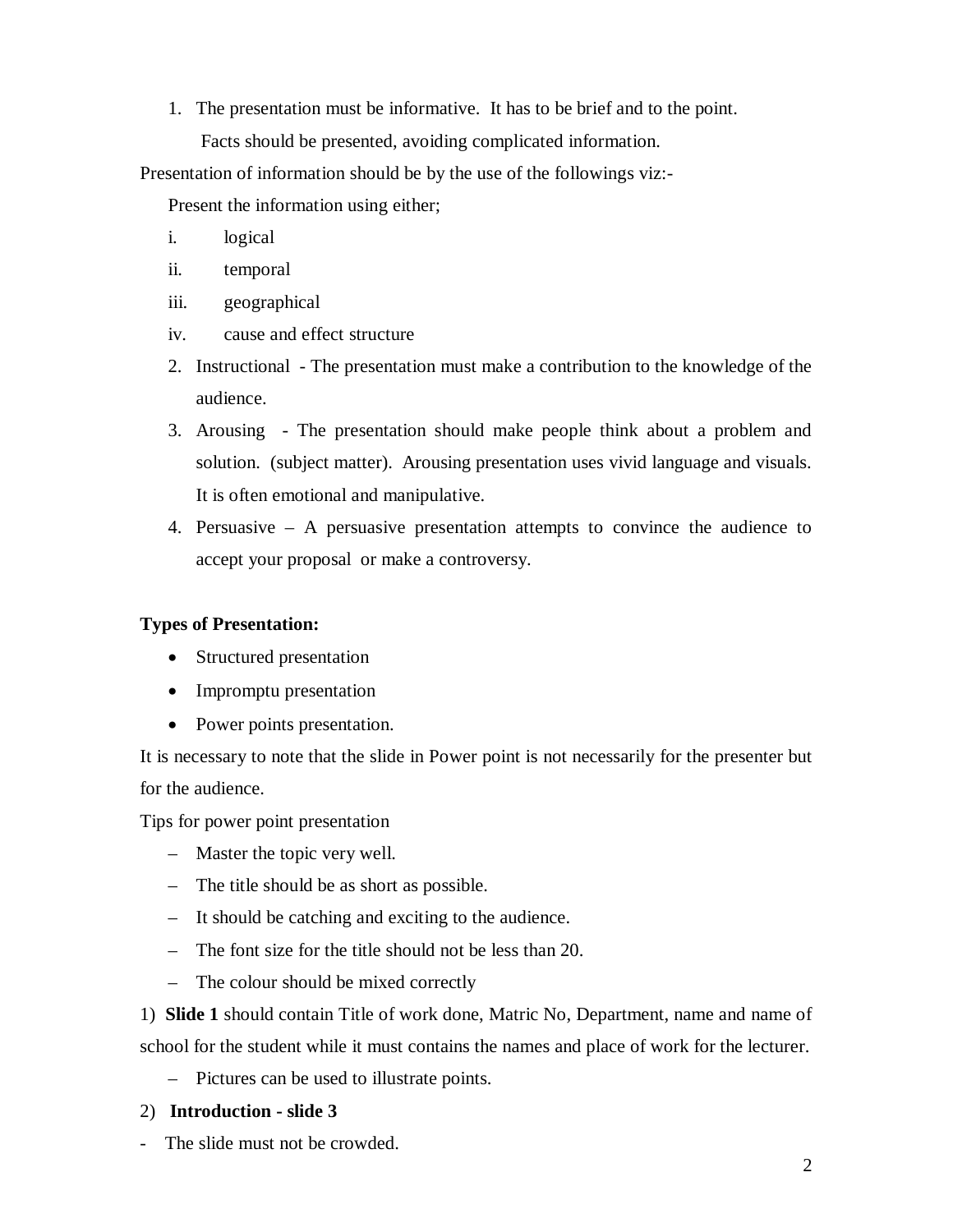- Points should be separated with bullets (\*, -).

- The introduction might not end on one slide. If it enters the second slide, it can be written as intro continued.

- The introduction should not be too boring.
- Pictures can be used in the introduction.
- Citing of references is permitted in the introduction

#### 3) **Literature Review**:

- This can be written together with the introduction unless there is need for separating them.
- It should be highlight of the result of previous works done in this area of research,

#### 4) **Materials and Method**

- This should contain the procedure on how the project was carried out. e.g.

- Assessment of level of (any) metal in the blood of (any) female/male subject
- Study population control population, test population.
- Blood sample collection How it was collected.
- Determining of pH in blood.
- Statistical analysis the type of analysis carried out.
- Result Findings of the experiment, presented in tables or graphs.
- Discussion of the results explanation, comparison and inference Conclusion Exploration interpretation of results.
- Recommendation should be based on outcome of one's finding.
- References can be cited in the introduction, literature review, result, discussion and conclusion (if possible) should not be cited in abstract, conclusion and recommendation.
- Thank you Slide very important. It shows that you hold your audience in high esteem.

# **VARIOUS COMPONENTS OF SCIENTIFIC WRITING**

**ABSTRACT**: Abstract is a summary of what the project work entails. There are different ways of writing an abstract.

- Structured abstract
- Graphical abstract.
- Conventional or normal abstract.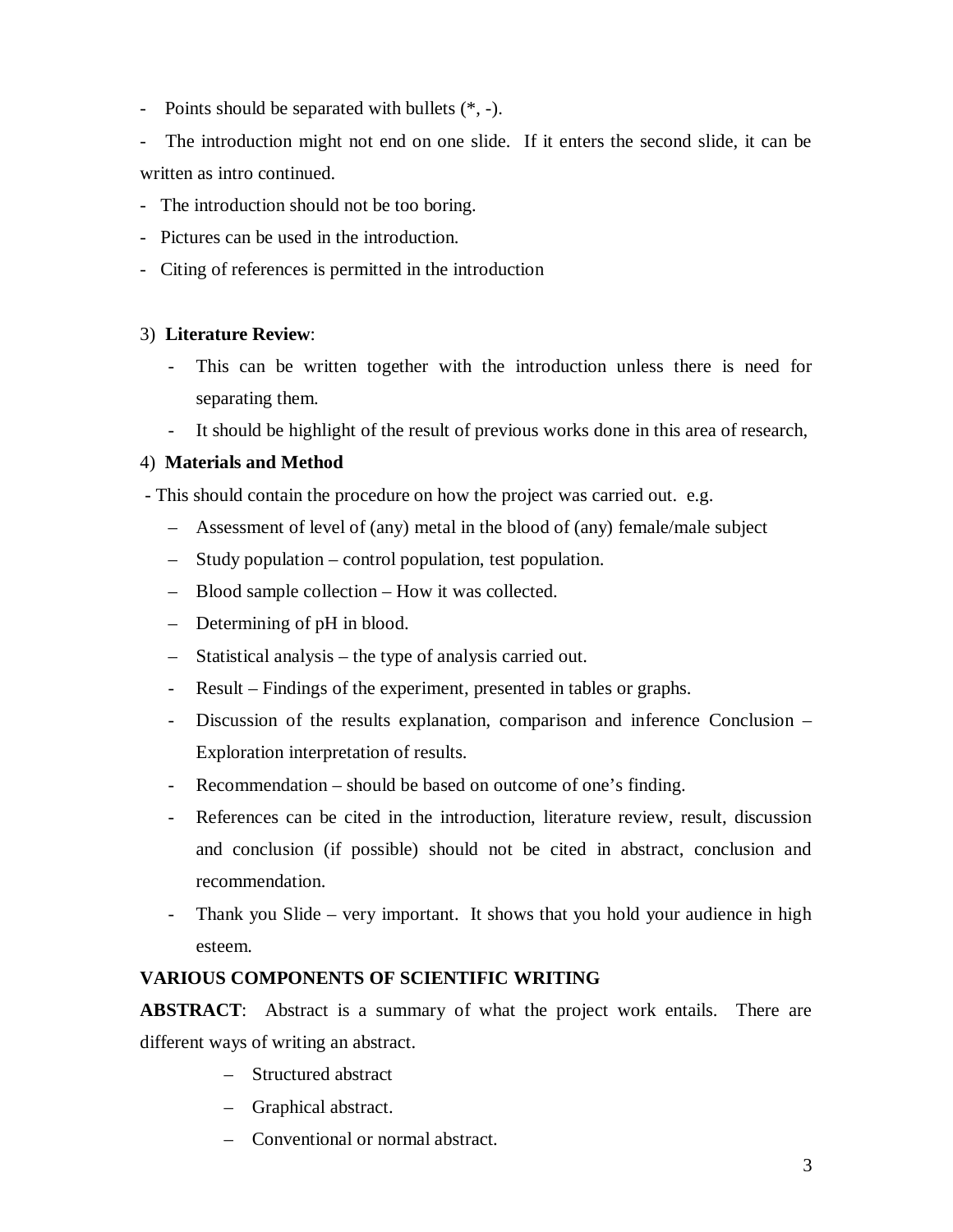- (i) Structural Abstract: This is characterized with the following components;
	- Purpose/Aim
	- Design/Methodology/Approach
	- Finding/Results
	- Research limitation/implication
	- Practical implication.
	- Originality/value

(ii) Graphical Abstract: This consist of a structural representation of the research e.g. Graphs, chemical structure, spectrum which describes the findings. This is followed by 2-3 sentences. Graphical abstract should be titled.

(iii) Conventional or Normal Abstract: This can be in the form of one paragraph abstract or can be made up of more than one paragraph (up to 4).

- One Paragraph Abstract: This is expected to have an introductory statement which should not exceed two lines and then methodology (summary of materials and method and statistics applied, results, conclusion and possible recommendation (500 word counts).
- More than one paragraph Abstract: In this case, more liberty is given to use more than 2 lines on the introduction. Methodology, Result, Conclusion and Recommendation.
- Extended Abstract In this case, the abstract is up to maximum of two page. It contains short abstract, introduction, methodology, results, conclusion, recommendation and reference.

## **CHAPTER ONE - Introduction:**

Introduction should give the background to the study and should explain why the work is being carried out. This can be referred to as Research Justification, Research rationale and problem statement. It must also contain:

- Scope of research
- Research objective This can be subdivided into broad objective or specific objectives.

## **CHAPTER TWO - Literature Review**

This basically enables a scientist to gather more detailed information on the following:

- 1. Subject matter
- 2. Previous work done and result obtained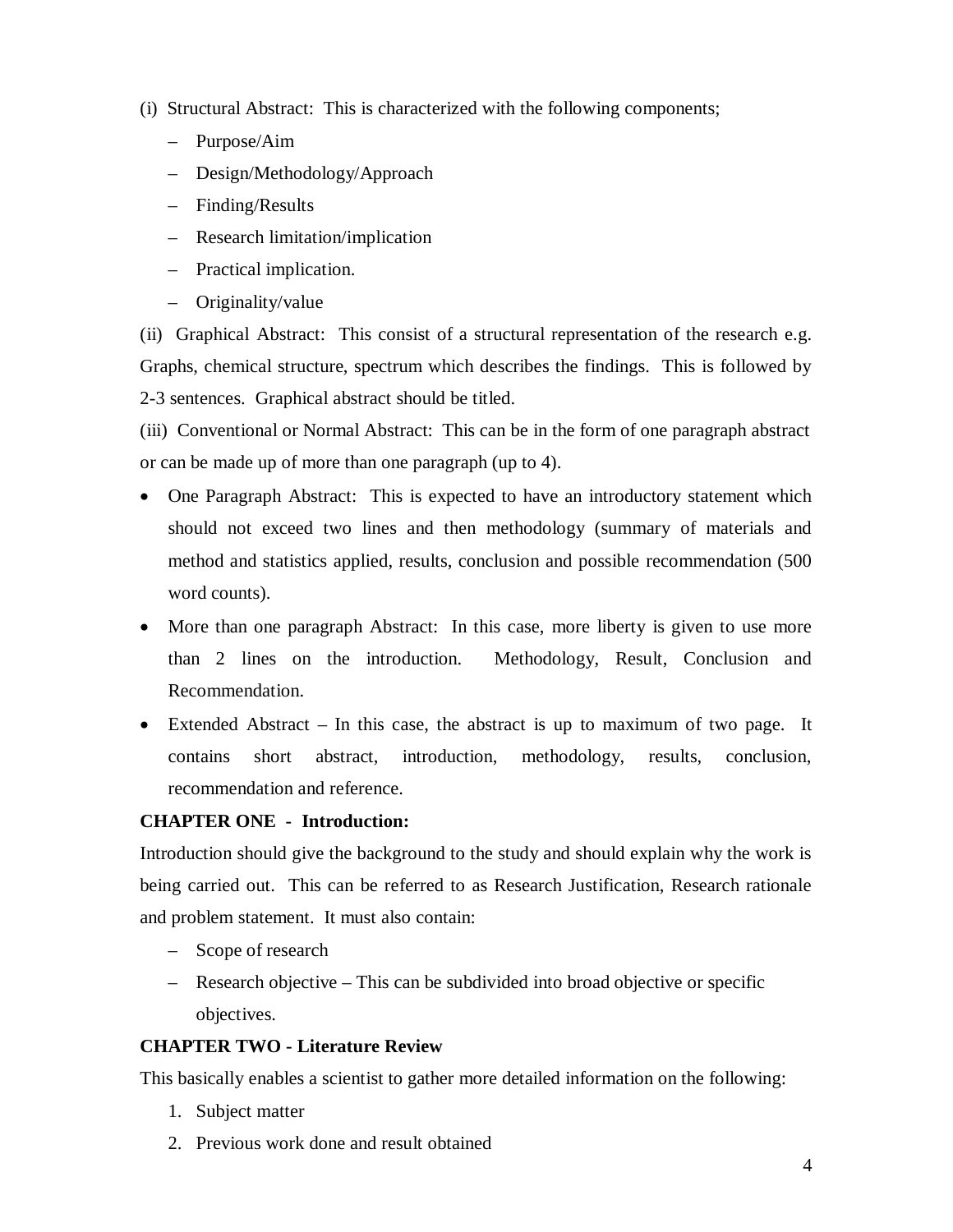- 3. Methodology used by previous researcher.
- 4. Facilities employed in the work and any other related topic.
- 5. Challenges faced and precaution taken.

# **CHAPTER THREE - Materials and Method**

Materials and method should give essential details of the work done including experimental design and statistical analysis.The method employed in the work should be reported in past tense and in the third person usage unless specified.

- Study location
- Study population
- Test group
- Control group
- Questionnaire

Note that results must not reflect in materials and methods. Finally, the statistical analysis must be specified and the reasons given.

Identify the statistical package. Data were subjected to statistical analysis via Pearson correlation to identified variations.

# **CHAPTER FOUR – Results**

This is the findings from the work done. The findings can be presented in different formats.

- Tables
- Bar charts
- Histogram
- Pie charts
- Line graphs and any other formats.

Each table or figure must have an explanatory note, which should be short. It is important to write briefly on the results.

This chapter can be segmented – A table or figure must be on a separate page unless specified. Table or figure should come immediately after citation.

## **CHAPTER FIVE – Discussion/Conclusion/Recommendation**

**Discussion** - This should not repeat the result. It should rather interpret the results, relating them to previous work done and compare it to a given standard or permissible level or threshold.